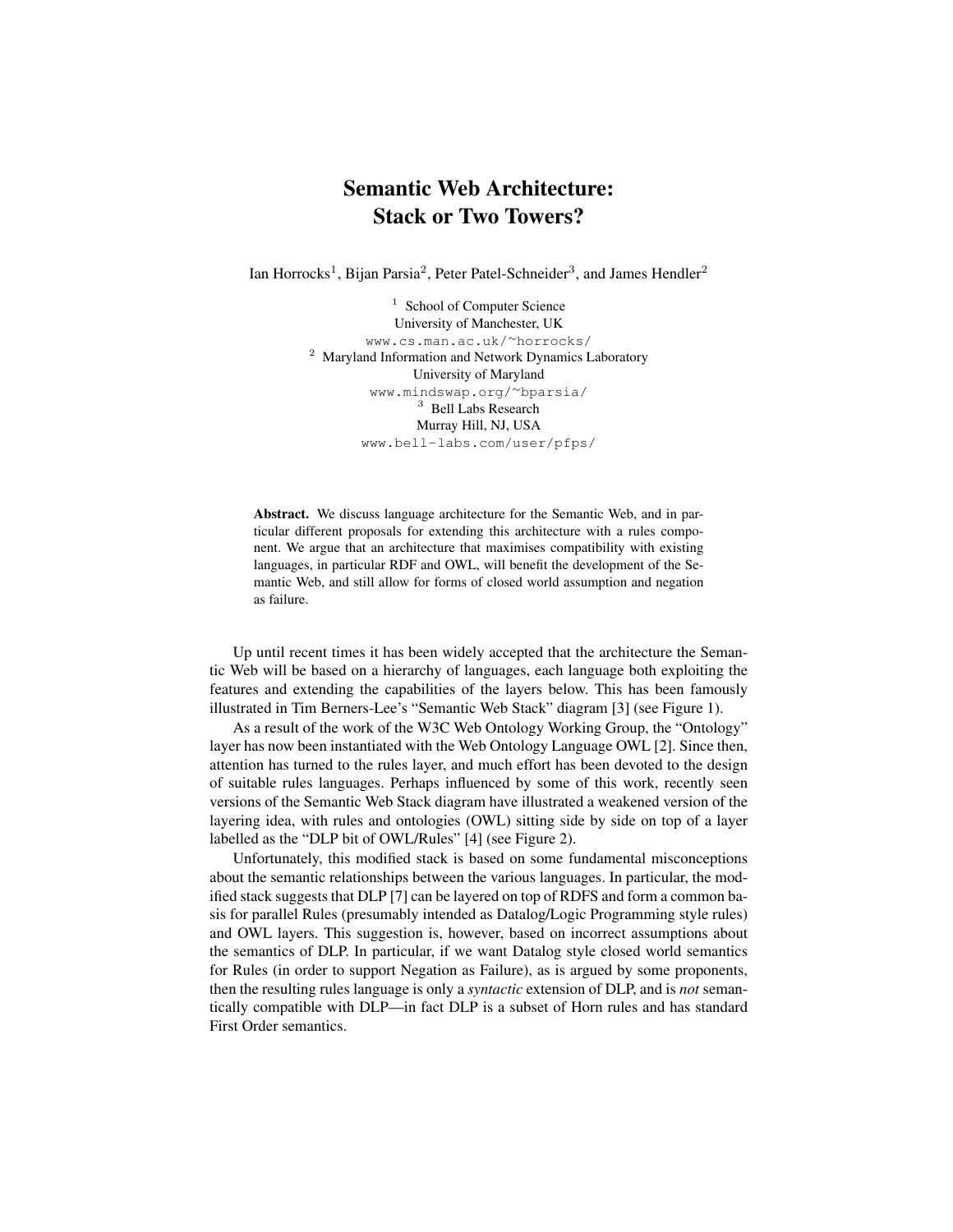

Fig. 1. Semantic Web Stack



Fig. 2. Latest version of the Semantic Web Stack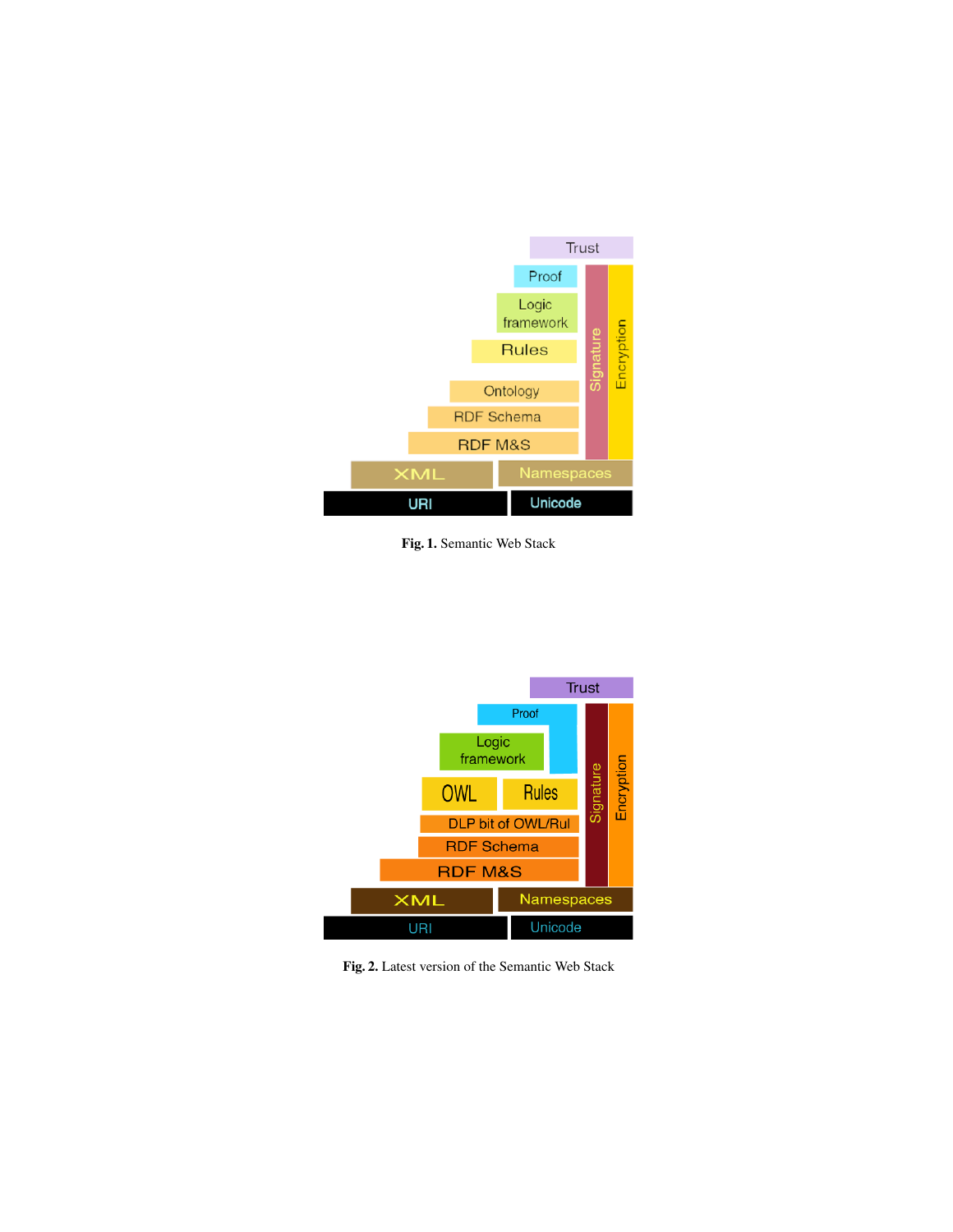Of course it is possible to treat DLP rules as having Datalog semantics (i.e., semantics based on a closed world assumption and Herbrand models [6]). In this case, however, DLP is no longer semantically compatible with OWL and so cannot be situated below OWL in the stack. In fact, when given such a semantics, DLP (and rules languages that extend DLP) are not even semantically compatible with RDF [9]. This is easy to see if we imagine querying an RDF ontology with a more expressive query language, for example one that includes counting or negation (as, for example, SQL). Given an ontology containing only a single RDF triple:

$$
\langle \# \text{pat} \rangle \langle \# \text{knows} \rangle \langle \# \text{jo} \rangle.
$$

the answer to a query asking if pat knows exactly one person would be "no" under RDF's open world semantics, but "yes" under the closed world semantics of Datalog.

It is thus more appropriate to view DLP with Datalog semantics as being layered directly on top of the XML layer. Datalog rules, and various extensions such as negation as failure (NAF) would then naturally layer on top of (this version of) DLP. Similarly, OWL and other First Order extensions (such as FOL or SCL [10]) would naturally layer on top of RDFS.<sup>4</sup> It has been suggested that the two different semantics (Datalog and First Order) could be unified in some overarching "Logic Framework", although it is an open research problem as to how this could be done.



Fig. 3. Semantic Web Stack with Datalog Rules

This more precise analysis of the semantic relationships between the various languages demonstrates that the Datalog view of DLP and of rules actually leads to a stack like the one illustrated in Figure 3, where the Datalog languages and First Order languages are in two separate towers. The Proof and Trust layers have been omitted, as these are currently rather speculative, as has the overarching "Logic Framework", given that, as mentioned above, there is currently no suggestion as to what kind of logic might instantiate this layer.

An alternative view of DLP is as a subset of First Order Horn clauses (as proposed in [7]). In this case DLP can be seen simply as a subset of OWL (although more useful

<sup>4</sup> There is an issue with the meta-level features of RDFS, which has been resolved in OWL by having one language "species" that layers on top of the First Order subset of RDFS (i.e., OWL DL) and another language species that layers on top of the whole of RDFS (i.e., OWL Full).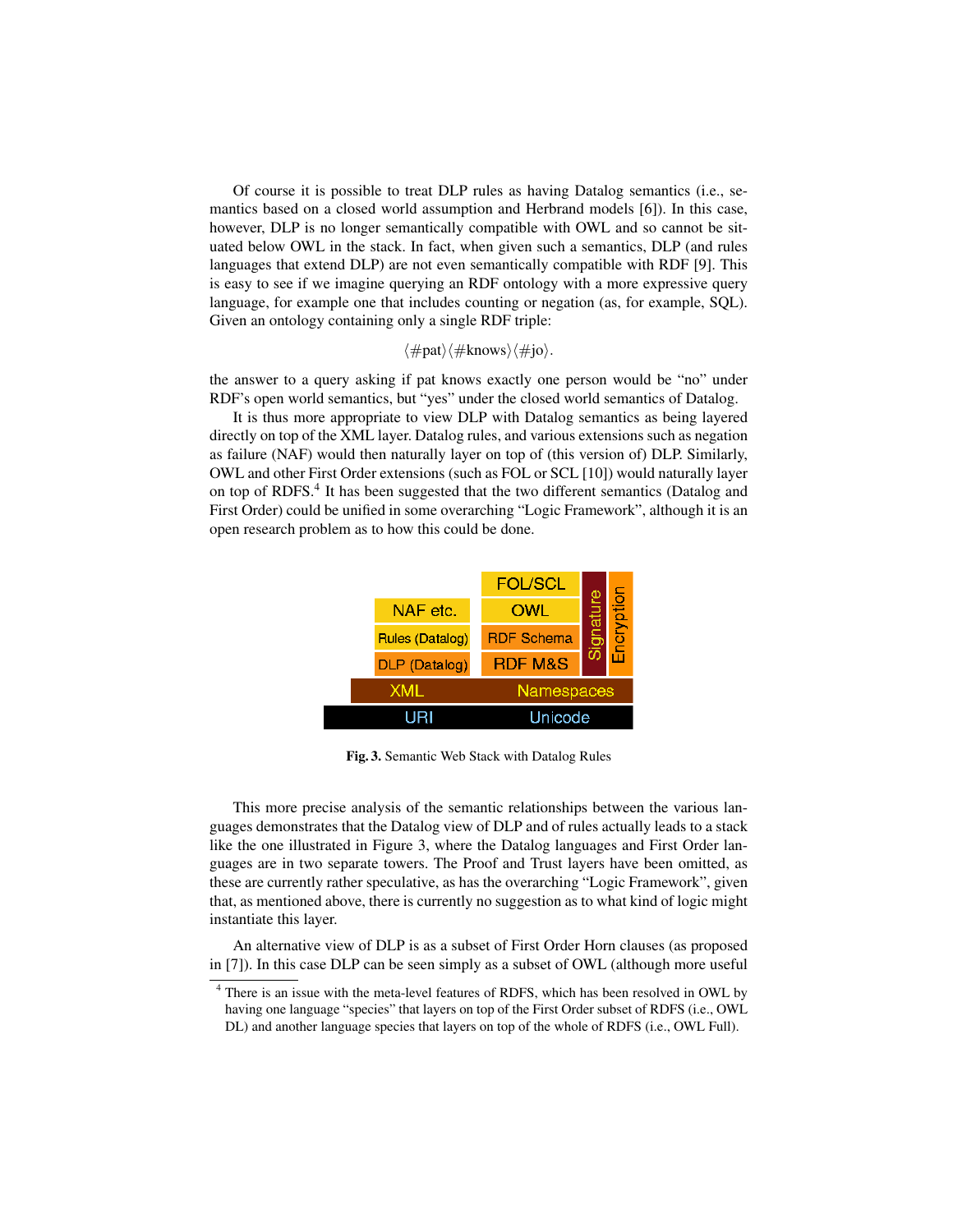lightweight OWL subsets could be imagined, e.g., based on the  $\mathcal{EL}$  description logic, which covers many important use cases, and for which all key inference problems can be solved in polynomial time [1]). A First Order rules language such as SWRL can then be layered on top of OWL. More expressive languages such as full First Order Logic (First Order Predicate Calculus) would layer naturally on top of SWRL [11].



Fig. 4. Semantic Web Stack with First Order Rules

The resulting stack is illustrated in Figure 4 (the DLP/lightweight OWL subset layer has been omitted, but could be inserted between RDFS and OWL). This language architecture has many attractive features when compared to the one illustrated in Figure 3. On the one hand, rules in this framework extend existing work on both RDFS and OWL, as well as providing a foundation for further extensions within a coherent semantic framework. Features such as closed world assumption and negation as failure (NAF) can be supported by powerful query languages—queries already have a closed world flavour (because distinguished variables can only bind to named individuals), and it is natural to extend this with NAF by way of query subtraction (e.g., the answer to the query "faculty(?x) and NAF professor(?x)" can be computed by subtracting the answer to the query "professor(?x)" from the answer to the query "faculty(?x)"). These features are already supported in query languages such as SPARQL [14] and nRQL [8] (the query language implemented in the Racer system). Moreover, recent work on integrating rules with OWL suggests that future versions of this framework could include, e.g., a decidable subset of SWRL, and a principled integration of OWL and Answer Set Programming [5, 12, 13].

On the other hand, adopting Datalog rules (and DLP with Datalog semantics) would effectively establish *two* Semantic Webs, with little or no semantic interoperability between the rules based Semantic Web and the ontology based Semantic Web, even at the RDF level. These two versions of the Semantic Web would inevitably be in competition with each other, and this would make the Semantic Web much less appealing: new users would be presented with a difficult choice as to which part to choose, and in choosing would sacrifice semantic interoperability with the other part.